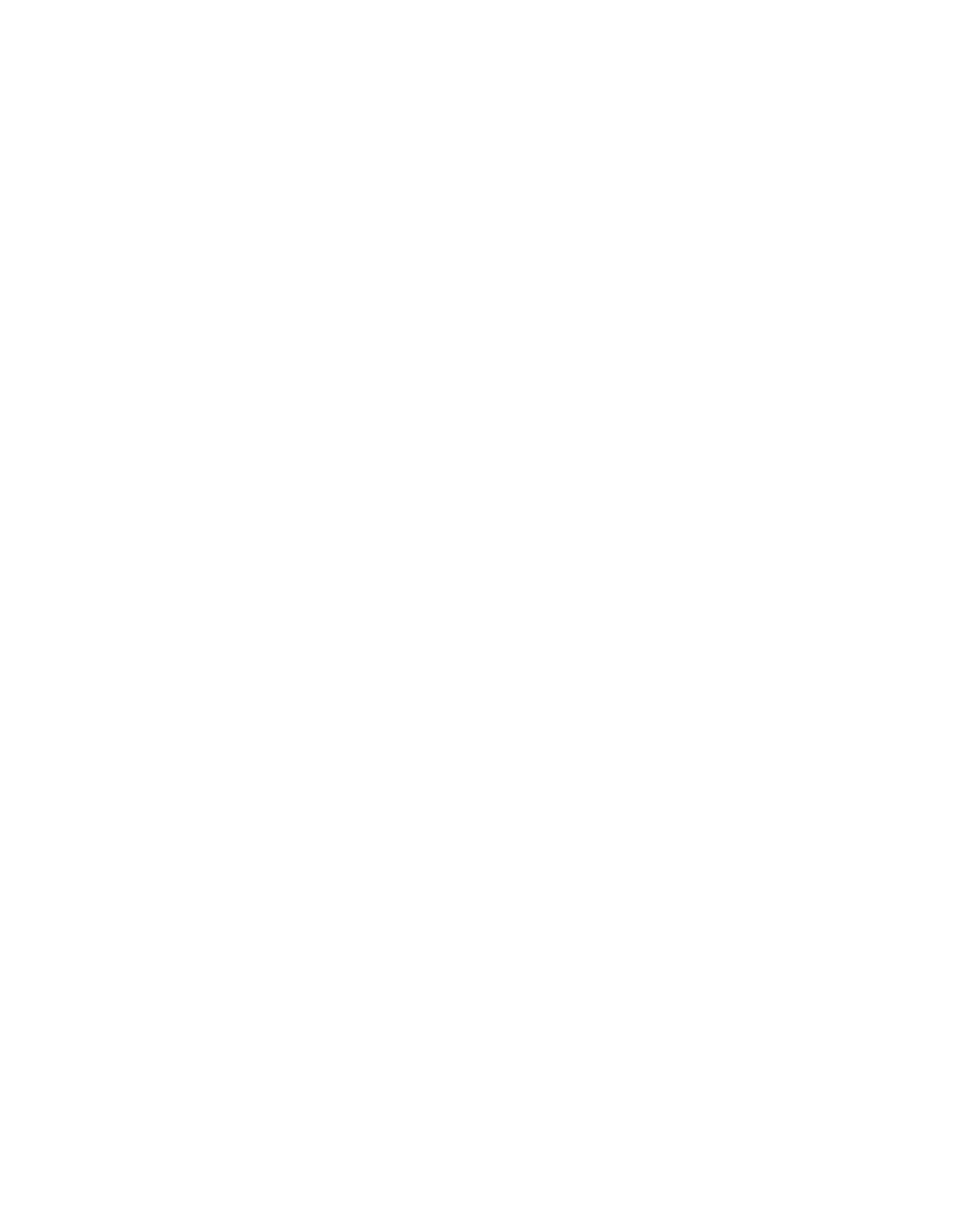#### **SECTION 02733 WATER WELL DRILLING, CASTING AND GRAVEL INSTALLATION, DEVELOPMENT, AND TESTING**

#### <span id="page-2-0"></span>**PART 1 - GENERAL**

## <span id="page-2-1"></span>1.01 DESCRIPTION

The work includes the furnishing of all labor, materials, supplies, equipment, tools, transportation, recommendations, testing, services, and appurtenances, unless hereinafter specifically excepted, necessary to move-in, move-out, disinfect, and clean-up; satisfactorily complete reverse circulation rotary drilled pilot boreholes, log, obtain and secure cuttings, analyze cuttings, E-log, & Gamma-Ray log the pilot boreholes; secure pilot boreholes; construct reverse circulation, rotary drilled gravel packed wells, including but not limited to drill, construct, disinfect, test, log, maintain/test drilling fluid, gravel pack, develop, clean, pump, test pump, video log, test sand production, guarantee sand production, check casing plumbness and alignment, perform final bore hole caliper survey, obtain and analyze water samples as specified, place two (2) sounder pipe and two (2) gravel make-up pipes and caps, and well cap; and submittals of logs, videos, and test results.

## <span id="page-2-2"></span>1.02 QUALITY ASSURANCE

The Contractor shall have been engaged in the business of test pumping, constructing test holes, and hydraulic reverse circulation rotary-drilled gravel envelope wells of diameter, depth, and anticipated production equivalent to the proposed production wells for a period of at least fifteen (15) years.

The Contractor shall submit a list of the last three (3) municipal well owners other than the District for whom the Contractor has drilled equivalent municipal-domestic wells. The list shall include the owner's name and address, phone number, casing diameter, type, and depth, capacity, specific capacity, and sand production.

The Contractor shall employ only competent workers for the execution of the work and all such work shall be performed under the direct supervision of an experienced test hole driller, well driller, and test pumper satisfactory to the District. Field superintendent shall have a minimum of five (5) years recent experience in this type of drilling.

## <span id="page-2-3"></span>1.03 RECORDS

The Contractor shall keep a log and progress record at the site readily available for inspection during construction of the pilot hole and well development, logging, testing and disinfection and copies of such shall be available to the District. The Contractor shall keep records providing the following information: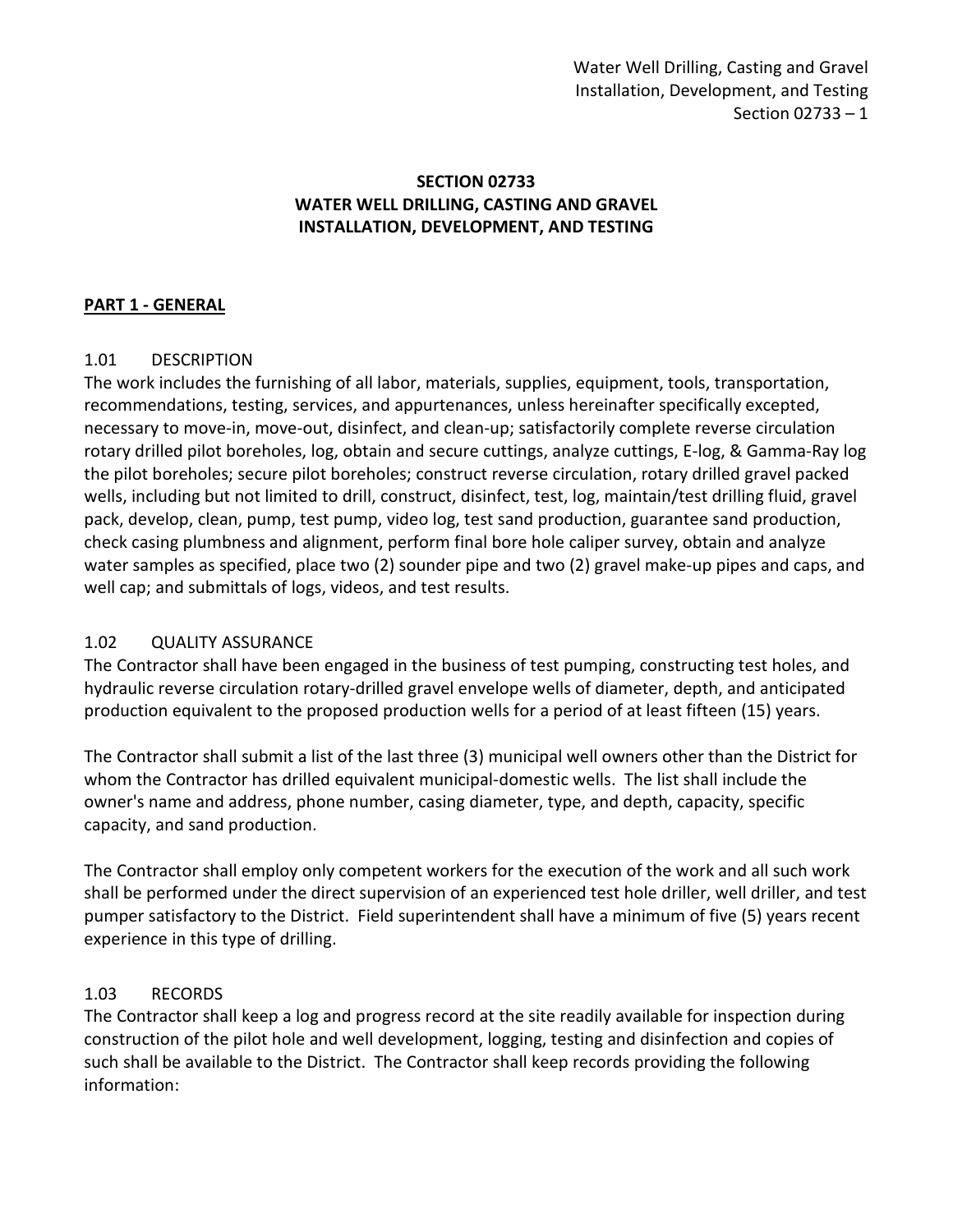- A. A log of the formations drilled from surface to total depth showing each change in formation, sample locations, and rates of penetration.
- B. A collection of two (2) sets of samples from each borehole from surface to total depth placed in separate bags or containers for each interval, plainly marked with the well name and sample depth. Samples shall be taken each five (5) feet and at each change of formation. The method of taking samples shall be approved by the District. Sieve analyses on up to six (6) samples from each borehole may be requested by the District and furnished by the Contractor. Duplicate samples will be taken to retain one at well site and other for submittal to lab. A specific sample will be taken of bottom material after clearing/circulating drilling fluid. Cuttings will discharge to a shaker screen.
- C. An electric log and Gamma-Ray log shall be provided upon completion of the pilothole. The E-log shall consist of one spontaneous potential curve and three (3) resistivity curves, and be of the same depth scale as the Gamma ray log and the final bore caliper log. One (1) copy of each to be submitted to the District.
- D. A dissolved mineral quality analysis of a composite water sample shall be provided upon completion of the pilot borehole when required in the special conditions.
- E. A dissolved gasses analysis of a composite water sample shall be provided upon completion of the pilot borehole when required in the special conditions.
- F. A final well log shall show: formation log; diameter, wall thickness, depths and quantities of casings and screens installed; details of insulating flange; type and aperture size, and pattern of perforations; final borehole diameter; cemented conductor casing; sealed zones; gradation of gravel envelope; quantity of gravel initially installed; quantity of gravel added during development operations; static water level; drawdown after time with constant pump rate; and all other pertinent details.

Development and test records shall be dated and time noted showing production rate, static water level, pumping level, drawdown, production of sand, and all other pertinent information concerning the method of development and test pumping.

- G. Two plots of casing plumbness and alignment in planes oriented at 90 degrees with respect to each other.
- H. Caliper survey of finished borehole.
- I. Calculation of annulus volume between casing and final bore.
- J. The final developed and completed well shall have water quality and bacteriological analyses as required by Department of Health Services and as specified herein.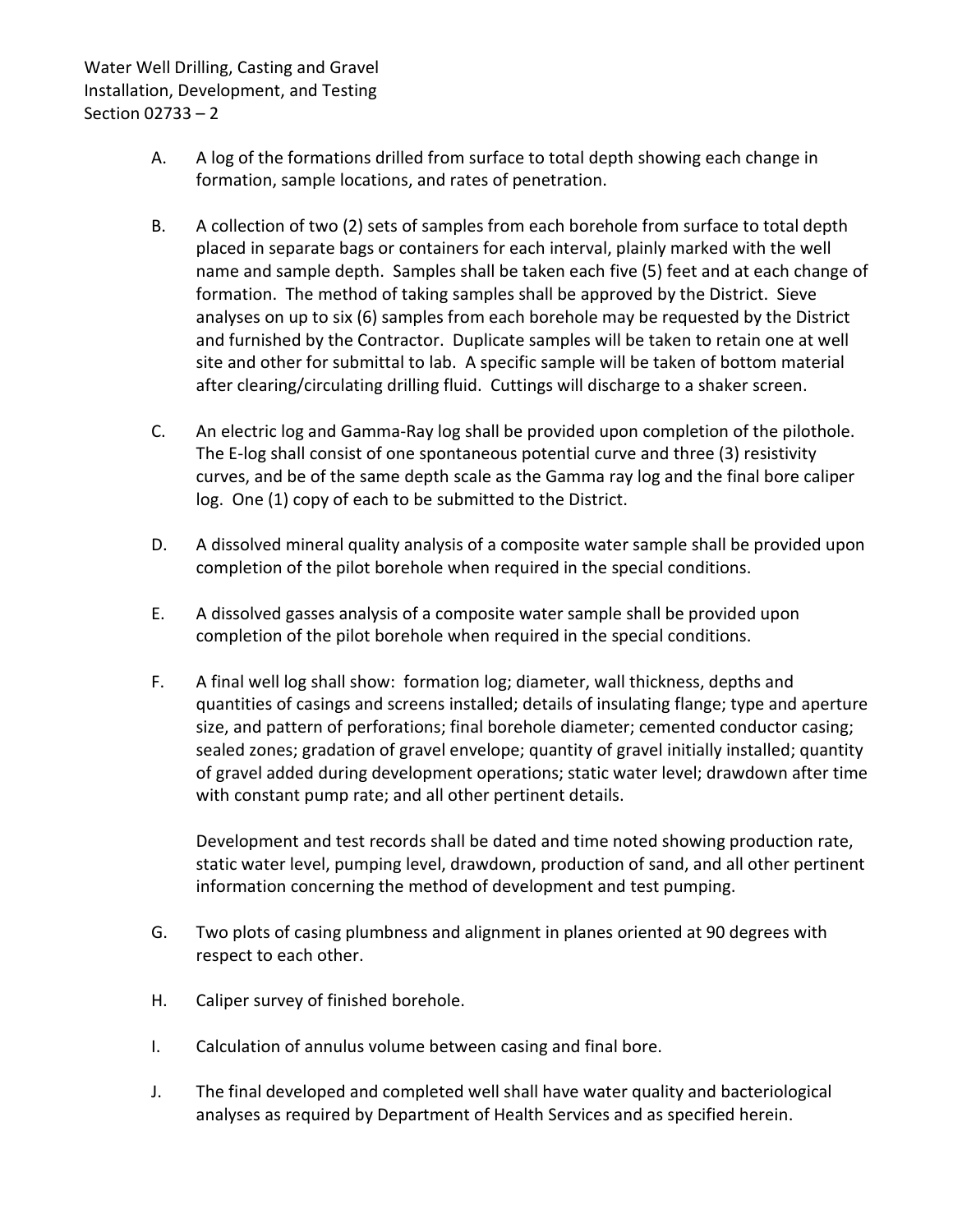K. Final well casing video tape.

#### <span id="page-4-0"></span>1.04 SUBMITTALS

All records shall be available to the District at all times at the job site. One (1) copy (each) of all records shall be typed and submitted to the District through CIPO to convey information adequately. They shall include:

- A. Driller's lithologic log
- B. E-log (to be of same depth scale as Gamma and caliper logs)
- C. Gamma-Ray log (to be of same depth scale as E-log and caliper log)
- D. Penetration rate of drilling fluid additives
- E. Drilling fluid additives (Type and Quantity)
- F. All construction entities and information necessary to complete a State and Riverside County Driller's Log. (Log will be reviewed and approved by the District prior to submittals).
- G. Drill hole caliper log (to be same depth scale as E-logs and Gamma log)
- H. Alignment/Plumb log
- I. Swabbing and surging/air lift pumping records
- J. Development pumping records
- K. Step Test pumping records including specific capacities, drawdowns, pumping rates
- L. Sand production records
- M. Constant pumping rate, drawdown, times, and specific capacity
- N. A VHS Video Cassette of the color video log of the well casing/screen. NOTE: Only one (1) copy of the video log is required to be submitted to the District.
- O. Sieve analyses results
- P. Gravel pack sieve analyses
- Q. Water Quality/bacteria test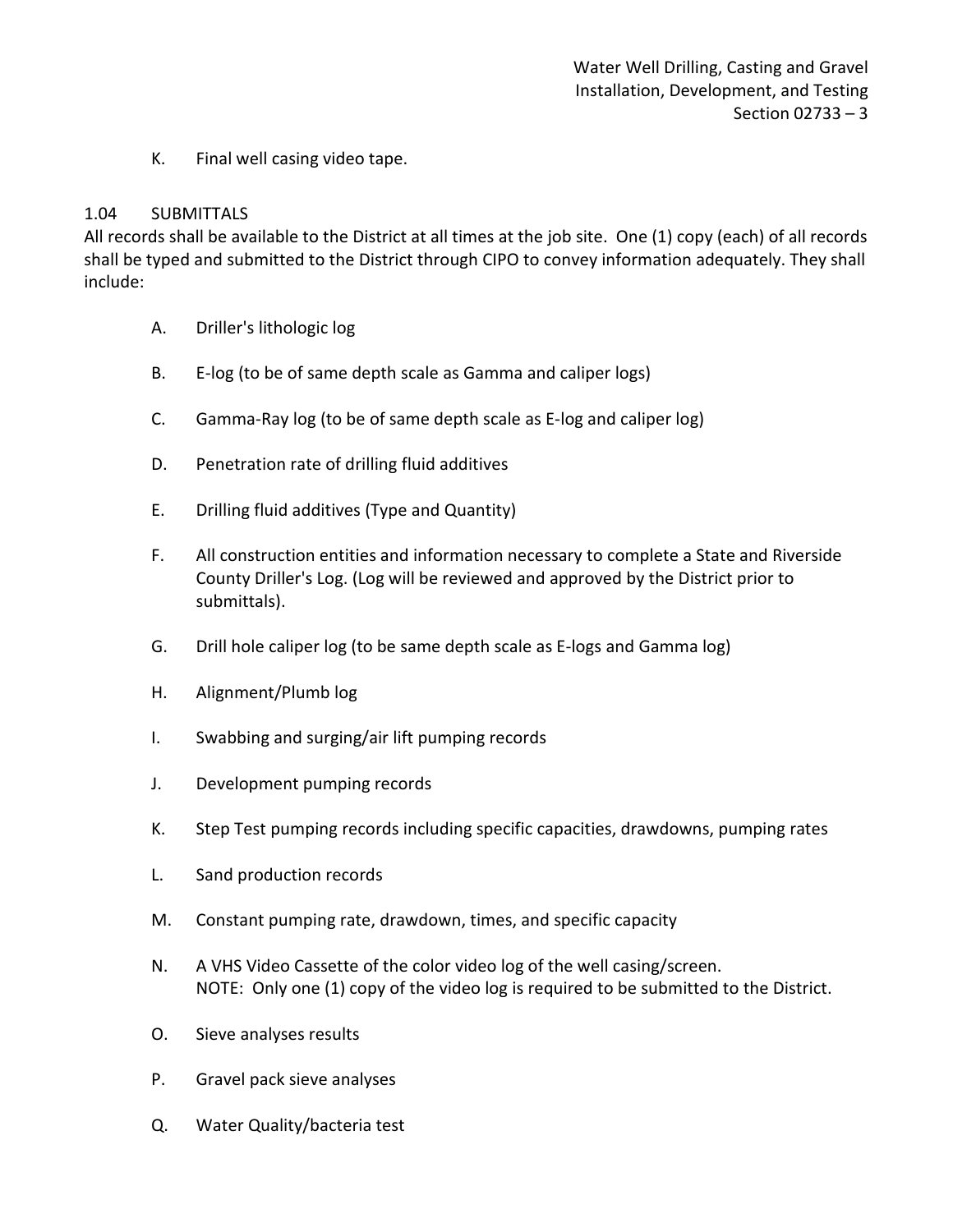- R. Submittals on:
	- 1. casing
	- 2. screen
	- 3. gravel pack pipes
	- 4. sounder tubes
	- 5. cement slurry grout
	- 6. concrete

#### <span id="page-5-0"></span>1.05 JOB CONDITIONS

Special job conditions are set forth in the Special Conditions, SC1-Special Provisions.

#### <span id="page-5-1"></span>1.06 GUARANTEE

- A. Guaranteed Conditions. For a period of one year after acceptance of the well by the District, the Contractor shall make the following guarantees and accept the following responsibilities concerning his work;
	- 1. Sand production shall be less than 5 ppm within 15 minutes after start of pumping at the constant pump test rate of the well.
	- 2. Sand production shall be less than 1 ppm within two (2) hours after start of pumping at the constant pump test rate of the well.
	- 3. The well casing and screen shall remain intact throughout its entire length.
	- 4. Plumbness and alignment shall remain within tolerances set forth in specifications.

## B. Demonstration of Compliance.

- 1. To demonstrate compliance with the above, the Contractor shall perform after six (6) months of operation, and again, after eleven (11) months of operation, a test of the well. These tests shall be witnessed by representatives of the District and certified copies of the test results shall be furnished to EMWD. EMWD shall be notified 48 hours prior to the scheduled test. The tests shall consist of a Rossum sand test of the well in accordance with Section 1.06 A.
- 2. To insure compliance with the terms of this section, the Contractor shall furnish a one (1) year maintenance bond. The one (1) year maintenance bond period shall begin at the time of notice of final acceptance.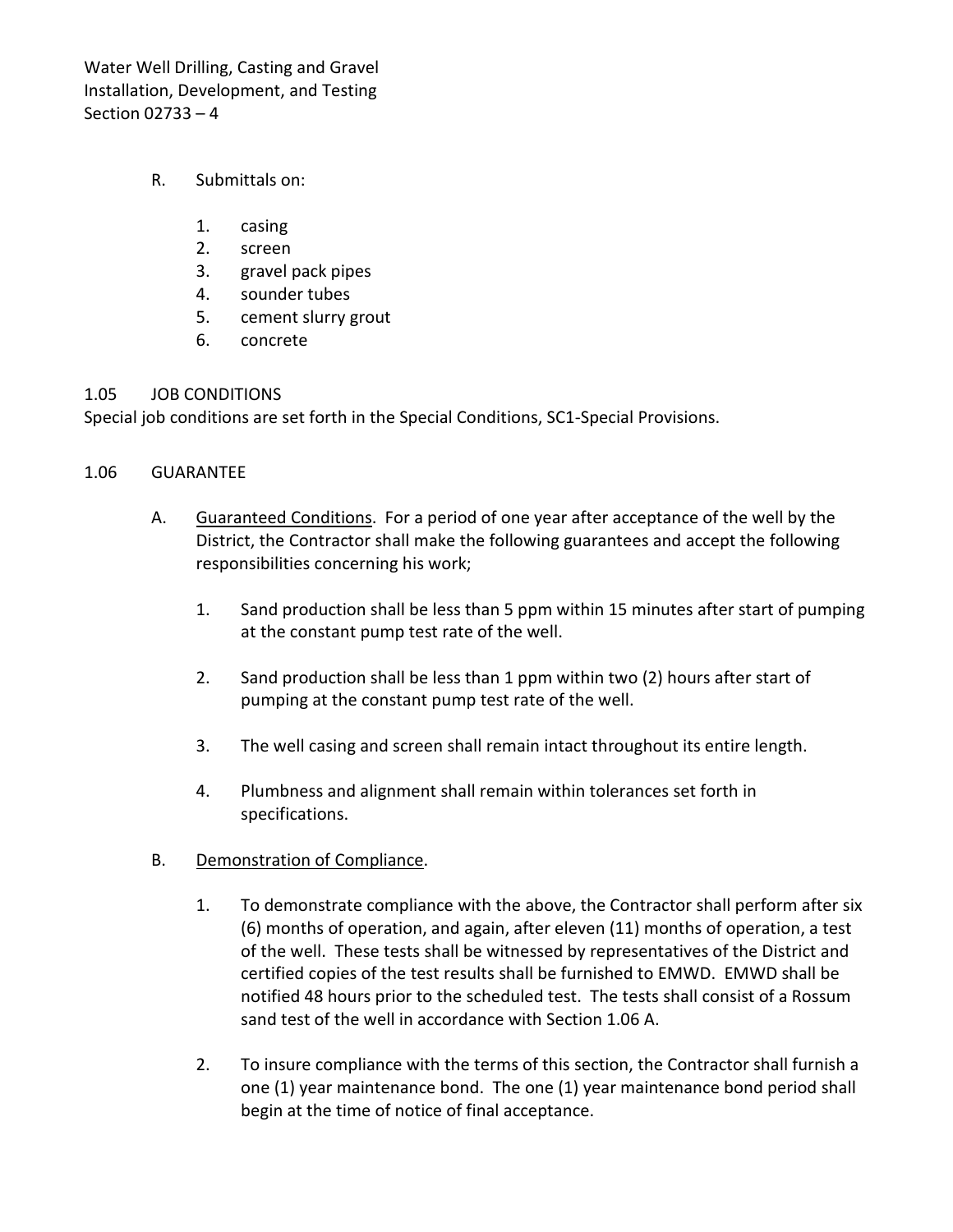#### <span id="page-6-0"></span>**PART 2 - PRODUCTS**

#### <span id="page-6-1"></span>2.01 MATERIALS

- A. Drilling Fluid Additives. When and only if it becomes necessary to add clays or chemicals to the drilling fluid, it must be borne in mind that it is desirable to maintain a mud system containing a minimum of clay and fine sand and to obtain representative lithologic samples and minimize sealing of well with mudcake or mud invasion into formation. If there should be a conflict between the mud requirements for ease in drilling and the mud requirements for sample attainment and minimal sealing; then the ruling requirements shall be those for sample attainment and minimal sealing.
- B. Gravel Pack. The gravel to be installed shall be composed of sound, durable, wellrounded particles, containing no silt, clay, organic matter, gypsum, iron, manganese or other deleterious materials. It shall be selected by the Contractor with the District's approval based on the Test Hole log, E-log, and Gamma-Ray log, and formation analysis. Material shall have an average specific gravity of not less than 2.5 and a uniformity coefficient no greater than 2.0. Gradation shall conform to that required to retain the 50th percentile of the finest aquifer material encountered in the zone(s) where screens are to be placed. Under no circumstances shall crushed rock be installed in the well. A certificate of quality and gradation of the gravel from an approved testing laboratory shall be submitted to the District prior to gravel being delivered to the site. The District may elect to have a certified testing laboratory perform an independent sieve analysis to verify conformance with submitted sample. Failure of the submitted sample to meet gradation requirements shall be grounds for rejection. Gravel shall be of the type provided by Colorado Silica Sand, Inc.; Heart of Texas; or approved equal.

#### <span id="page-6-2"></span>2.02 MIXES

- A. Cement Slurry Grout. The annular space around the conductor casing shall be filled with a cement slurry grout mixed in the following proportions by volume:
	- 1. 1 part cement; 1-1/2 parts sharp, clean sand; and 6/10 part water. The addition of any additives to prevent shrinkage shall be approved by the District. The water shall be potable and the sand free of clay, silt, organics, or other deleterious matter. The grout shall be left undisturbed for a period of not less than 48 hours.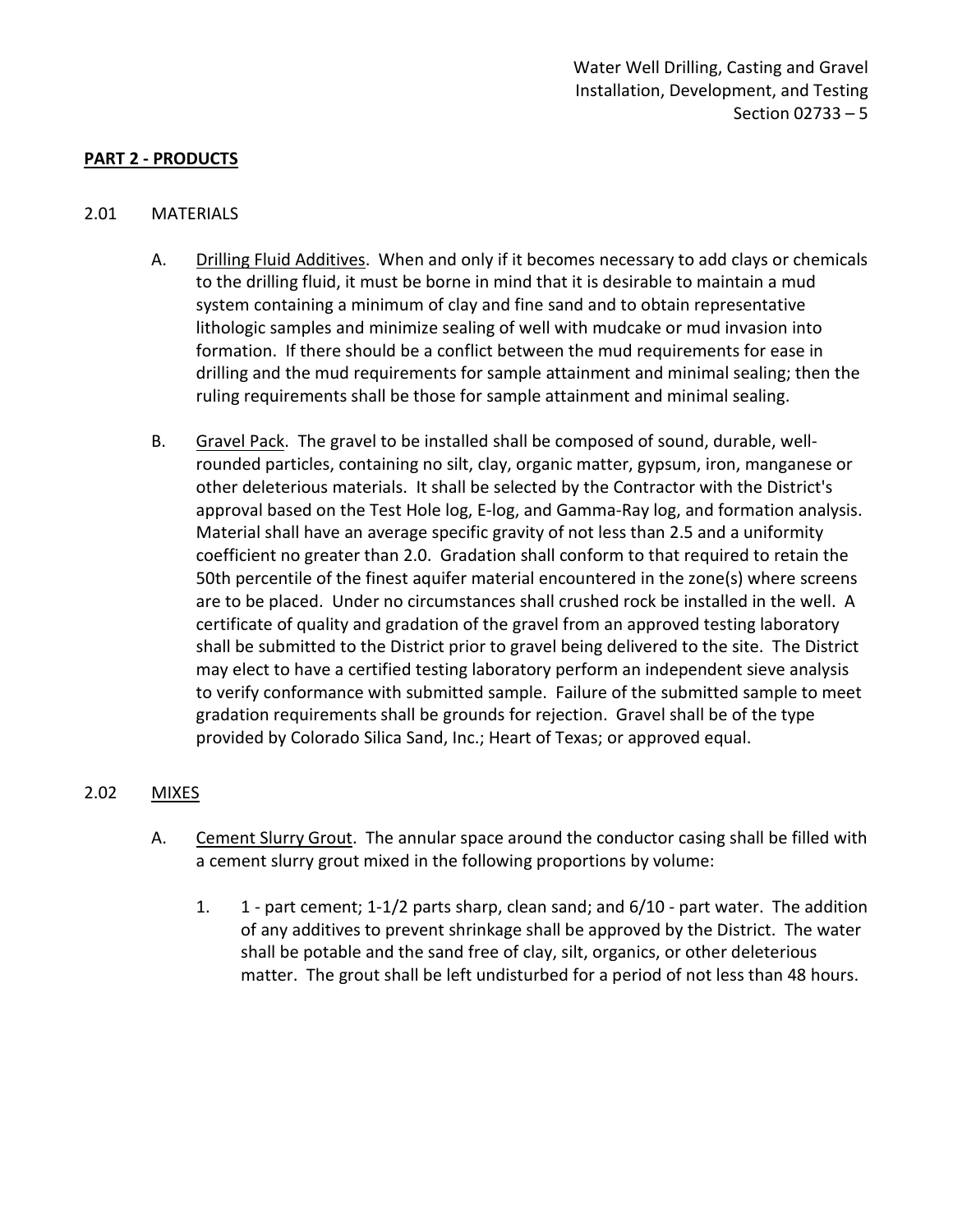#### <span id="page-7-0"></span>2.03 FABRICATION AND MANUFACTURER

- A. Conductor Casing. Conductor casing shall be new and fabricated in the United States in accordance with AWWA Standard C200, except that requirements for hydrostatic testing are waived. Material shall be prime quality, hot rolled steel plate, conforming to ASTM A283, Grade B, containing not less than 0.20% copper. The casing shall be factory-assembled in sections not less than 20 feet long and shall contain not more than one longitudinal seam parallel to the axis of the casing and not more than one circumferential seam in 10 feet. The inside diameter and minimum thickness are set forth in the Special Conditions, SC1-Special Provisions. For field assembly by welding, ends of sections may be either belled or furnished with collars in accordance with the following standards:
	- 1. Plain Ends Fitted With Collars Collars shall be of the same thickness and have the same chemical and physical properties as the corresponding casing section, shall be 6-inches in width, shall be rolled to fit the outside diameter, and shall be welded to the casing section. Longitudinal welds on the plain end shall be ground to plate surface a sufficient distance from the end. The inside edge of the collars and the outside edge of the adjacent casing length shall be ground or sufficiently scraped to remove sharp edges or burrs. Section ends shall be machined flat perpendicular to the axis of the casing and shall not vary more than 0.010 inch at any point from a true plane at right angles to the axis of the casing.

Three 1-inch by 3/8-inch alignment holes shall be provided in each collar to insure proper matching of the sections.

- 2. Bell Ends The inside diameter of the bell shall be 1/32 to 3/32 inch greater than the outside diameter of the plain end. The ends of each section shall not vary more than 0.010 inch at any point from a true plane at right angles to the axis of casing.
- 3. Butt welded joints shall be per AWWA C-206.
- B. Blank Steel Well Casing. The blank well casing shall be manufactured in accordance with ASTM Standard A139 Grade B with the following additions:
	- 1. The steel from which the casing is manufactured shall be mild steel and contain not less than 0.20% copper by ladle analysis.
	- 2. The inside diameter and minimum wall thickness are set forth in the Special Conditions, SC1-Special Provisions.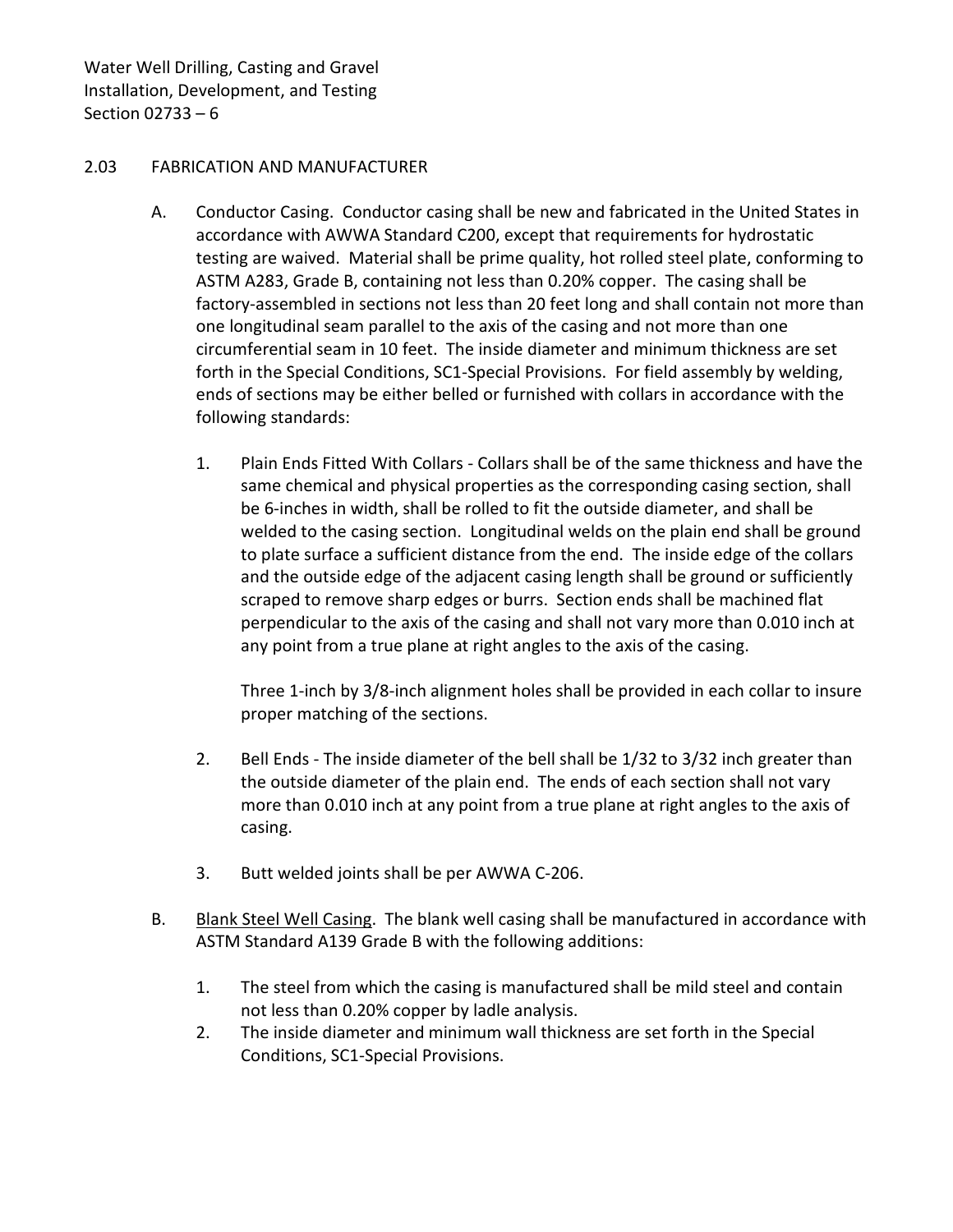- 3. The casing shall be factory assembled in not less than twenty foot sections. Casing shall be spiral welded in accordance with ASTM-139. There shall be no burrs or protrusions into the casing I.D.
- 4. For field assembly welding, ends of sections may be either belled or furnished with collars in accordance with the following standards:
	- a) Plain Ends Fitted With Collars. Collars shall be of the same thickness and have the same chemical and physical properties as the corresponding casing section, shall be 6-inches in width, shall be rolled to fit the outside diameter, and shall be welded to the casing section. Longitudinal welds on the plain end shall be ground to plate surface a sufficient distance from the end. The inside edge of the collars and the outside edge of the adjacent casing length shall be ground or sufficiently scraped to remove sharp edges or burrs. Section ends shall be machined flat perpendicular to the axis of the casing and shall not vary more than 0.010 inch at any point from a true plane at right angles to the axis of the casing.

Three 1-inch by 3/8-inch alignment holes shall be provided in each collar to insure proper matching of the sections. The casing gap shall be welded fulldouble pass within the holes as well as hole edges.

- b) Bell Ends. The inside diameter of the bell shall be 1/32 to 3/32 inch greater than the outside diameter of the plain end. The ends of each section shall not vary more than 0.010 inch at any point from a true plane at right angles to the axis of the casing.
- c) Butt welded joints shall be per AWWA C-206.
- C. Blank Corten Steel Well Casing. The blank Corten steel well casing shall be manufactured in accordance with ASTM Standard A-242 with atmospheric corrosion resistance equal to Kaisaloy 50CR or Corten or equal with the following additions:
	- 1. The steel from which the casing is manufactured shall be high tensile-low alloy structural steel and contain not less than 0.41% copper by ladle analysis.
	- 2. The inside diameter and minimum wall thickness are set forth in the Special Conditions, SCI-Special Provisions.
	- 3. The casing shall be factory assembled in not less than twenty foot sections. Casing shall be spiral welded in accordance with ASTM A-139. There shall be no burrs or protrusions into the casing I.D.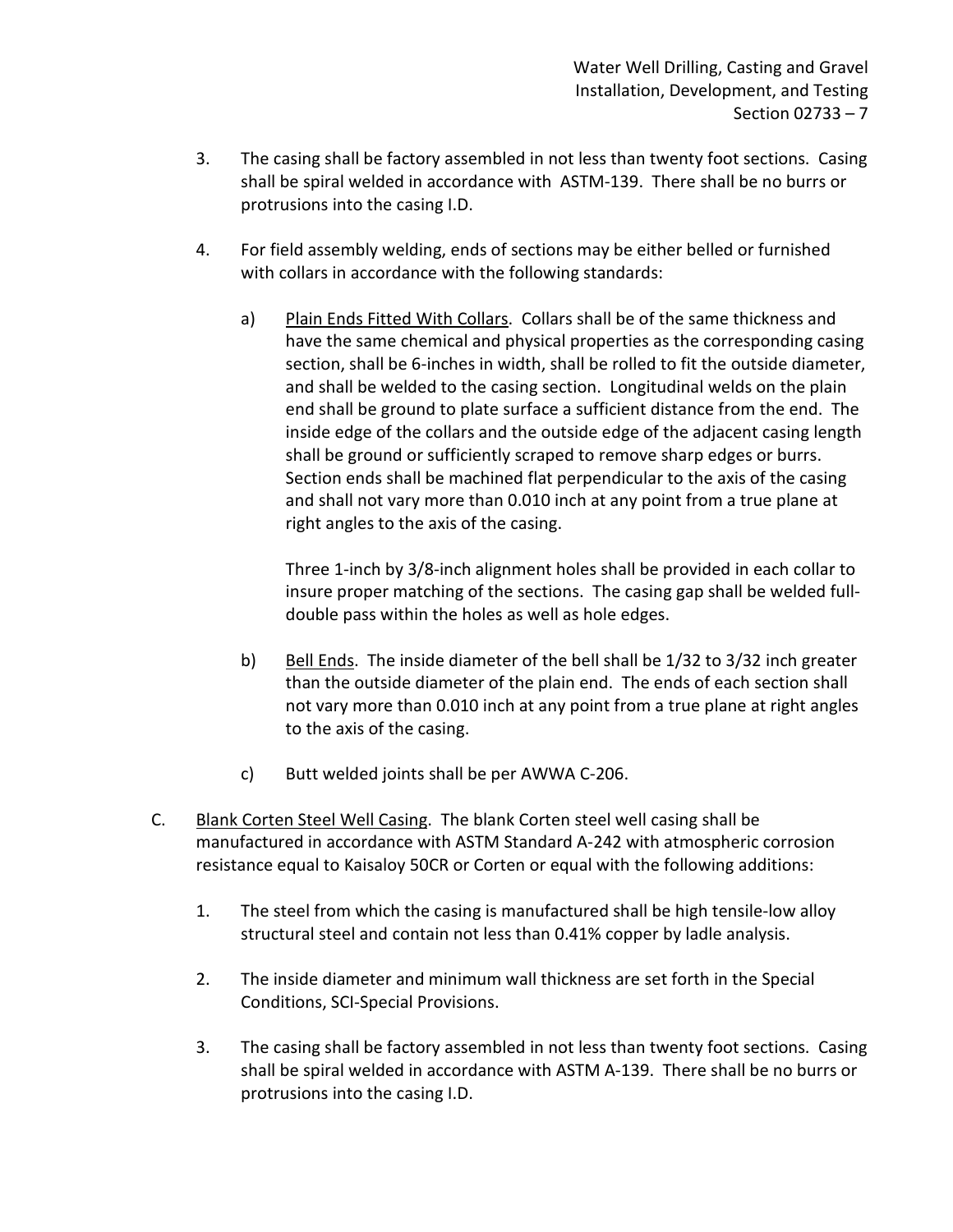- 4. For field assembly welding double pass full, ends of sections may be either belled or furnished with collars in accordance with the following standards:
	- a) Plain Ends Fitted With Collars. Collars shall be of the same thickness and have the same chemical and physical properties as the corresponding casing section, shall be 6-inches in width, shall be rolled to fit the outside diameter, and shall be welded to the casing section. Longitudinal welds on the plain end shall be ground to plate surface a sufficient distance from the end. The inside edge of the collars and the outside edge of the adjacent casing length shall be ground or sufficiently scraped to remove sharp edges or burrs. Section ends shall be machined flat perpendicular to the axis of the casing and shall not vary more than 0.010 inch at any point from a true plane at right angles to the axis of the casing.

Three 1-inch by 3/8-inch alignment holes shall be provided in each collar to insure proper matching of the sections. The casing gap shall be welded fulldouble pass within the holes as well as hole edges.

- b) Bell Ends. The inside diameter of the bell shall be 1/32 to 3/32 inch greater than the outside diameter of the plain end. The ends of each section shall not vary more than 0.010 inch at any point from a true plane at right angles to the axis of the casing.
- c) Butt welded joints shall be per AWWA C-206.
- D. Blank Stainless Steel Well Casing. The blank stainless steel well casing shall be manufactured in accordance with ASTM A 409, Grade TP 316 with the following additions:
	- 1. The inside diameter and minimum wall thickness are set forth in the Special Conditions, SCI-Special Provisions.
	- 2. The casing shall be factory assembled in not less than twenty foot sections. There shall be no burrs or protrusions into the casing I.D.
	- 3. For field assembly welding double pass-full, ends of sections may be either belled or furnished with collars in accordance with the following standards: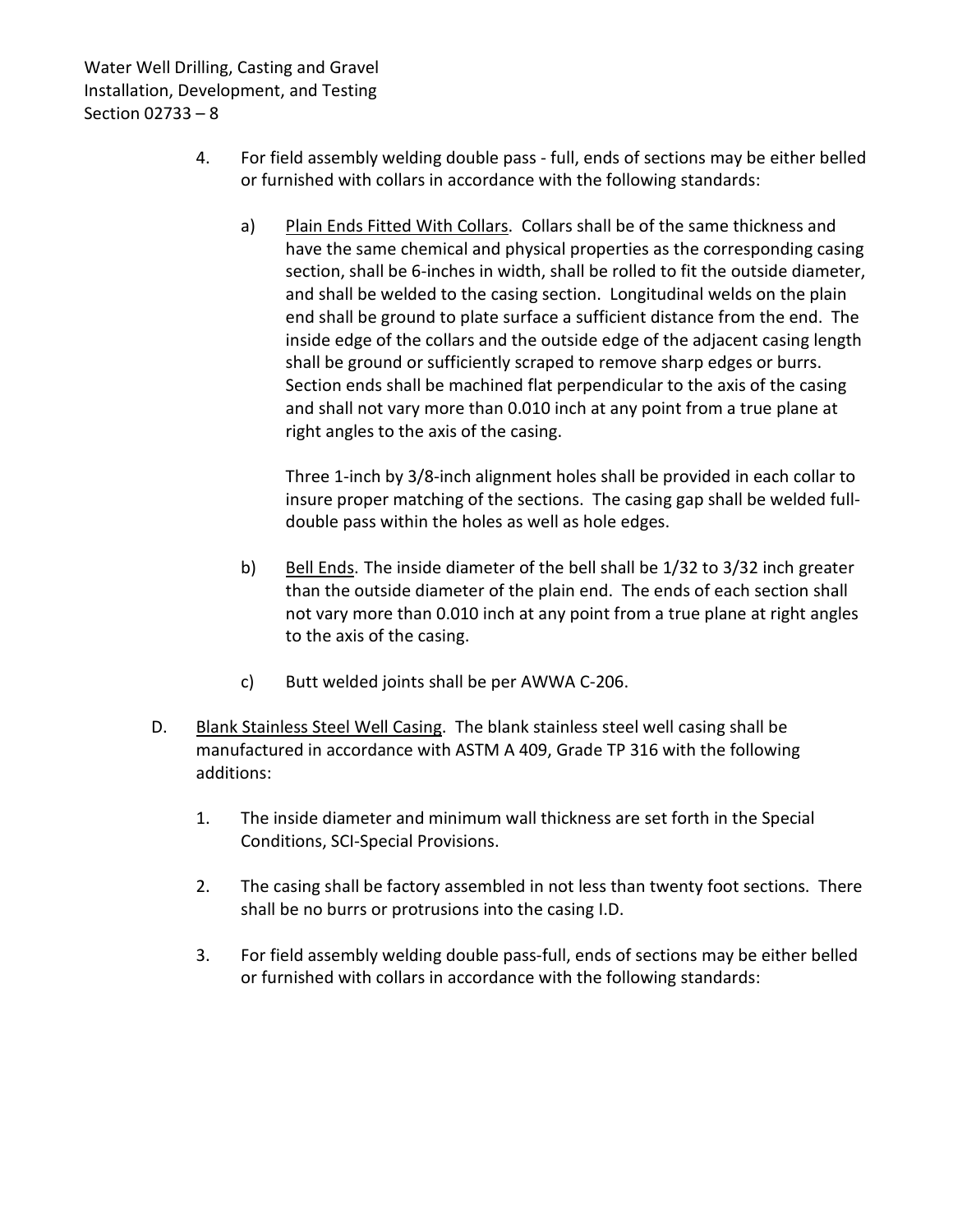a) Plain Ends Fitted With Collars. Collars shall be of the same thickness and have the same chemical and physical properties as the corresponding casing section, shall be 6-inches in width, shall be rolled to fit the outside diameter, and shall be welded to the casing section. Longitudinal welds on the plain end shall be ground to plate surface a sufficient distance from the end. The inside edge of the collars and the outside edge of the adjacent casing length shall be ground or sufficiently scraped to remove sharp edges or burrs. Section ends shall be machined flat perpendicular to the axis of the casing and shall not vary more than 0.010 inch at any point from a true plane at right angles to the axis of the casing.

Three 1-inch by 3/8-inch alignment holes shall be provided in each collar to insure proper matching of the sections. The casing gap shall be welded fulldouble pass within the holes as well as hole edges.

- b) Bell Ends. The inside diameter of the bell shall be 1/32 to3/32 inch greater than the outside diameter of the plain end. The ends of each section shall not vary more than 0.010 inch at any point from true plane at right angles to the axis of the casing.
- c) Butt welded joints shall be per AWWA C-206.
- E. Well Screen. The well screen shall be of the continuous slot, wire-wound design in order to provide maximum inlet area consistent with strength requirements. It shall be fabricated by circumferentially wrapping a triangularly shaped wire around a circular array of internal rods. The wire configuration must produce inlet slots with sharp outer edges, widening inwardly so as to be non-clogging. For maximum collapse strength, each juncture between the horizontal wire and the vertical rods will be fusion welded under water by the electrical resistance method. End fittings will be welded to the screen body. The well screen and attached end fittings shall be fabricated from corrosion-resistant type 316 stainless steel and meet the following conditions:
	- 1. For bidding purposes, the inside diameter and screen slot size are set forth in the Special Conditions, SC1-Special Provisions. Actual screen slot size used will be selected upon mechanical sieve analyses of the natural water bearing sediments, the artificially introduced gravel pack material and the sand production guarantee.
	- 2. The actual slot size shall not vary from the specified slot size by more than  $\pm$  10 percent, as measured by wire gages.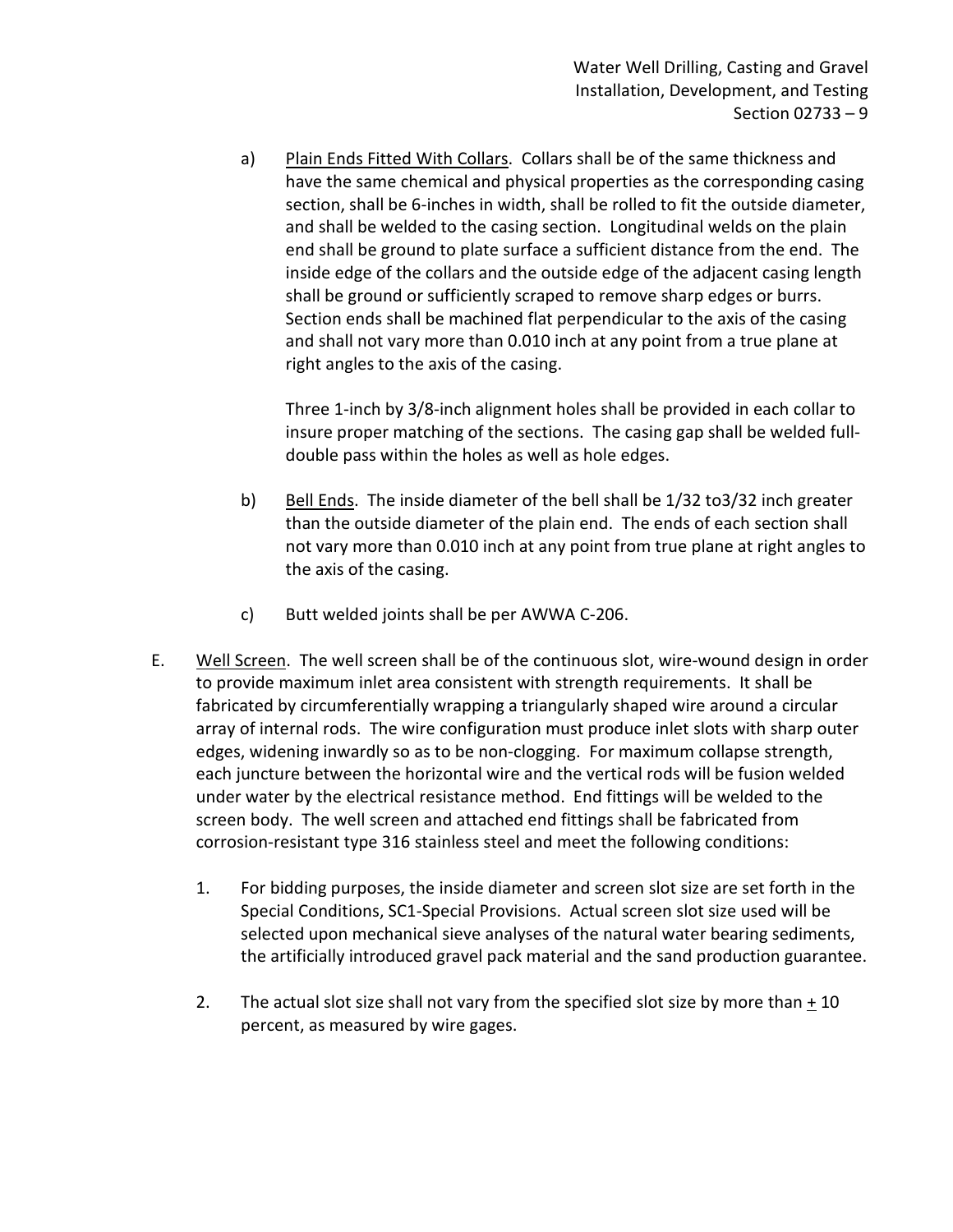- 3. The blank welding pieces on the ends of the screens shall be the minimum length required for connections, welding, satisfactory fabrication, and adequate strength. The ends of the screen and blank sections shall be beveled for welding and shall meet the same standards as the beveled ends of the blank casing.
- 4. The Contractor is responsible for insuring that the materials utilized will be adequate for the actual conditions encountered.
- 5. End fittings shall be welded to the screen body with electrical insulation provided between stainless steel and other metallic materials. Insulation joints shall be provided between screen and casing as required by screen placement.
- 6. The screen length and wire shape shall be chosen so that the maximum velocity of the water entering the screen shall not exceed 0.1 foot per second at the desired yield. The screen shall be selected by the Contractor and submitted with supporting calculations for approval by the District.
- 7. The screen shall be manufactured by Johnson Division, Cook Industries, Roscoe Moss Company or an approved equal.
- F. Sounder Tube. The two (2) sounder tubes shall be 1-inch minimum, schedule 80 threaded PVC pipe with 20 foot long screen section at bottom of tube or approved equal.
- G. Gravel Make Up Pipes. The two (2) gravel make up pipes shall be 3-inch minimum schedule 80 pipe and of the same material as the casing pipe.
- H. Bullnose. To be same material and thickness as casing.
- I. Insulation Joints. At locations where dissimilar metals are to be joined, the Contractor shall submit the proposed method of connection to the District for approval prior to starting this work. The following methods of connection of dissimilar metals are to be considered as the minimum acceptable methods by the District:
	- 1. Stainless steel screen may be direct welded to the casing pipe utilizing the appropriate type of welding rods provided that the casing pipe for a minimum of 10 feet adjacent to the stainless steel screen has the same inside diameter as the screen and a wall thickness of at least twice that of the stainless steel screen section.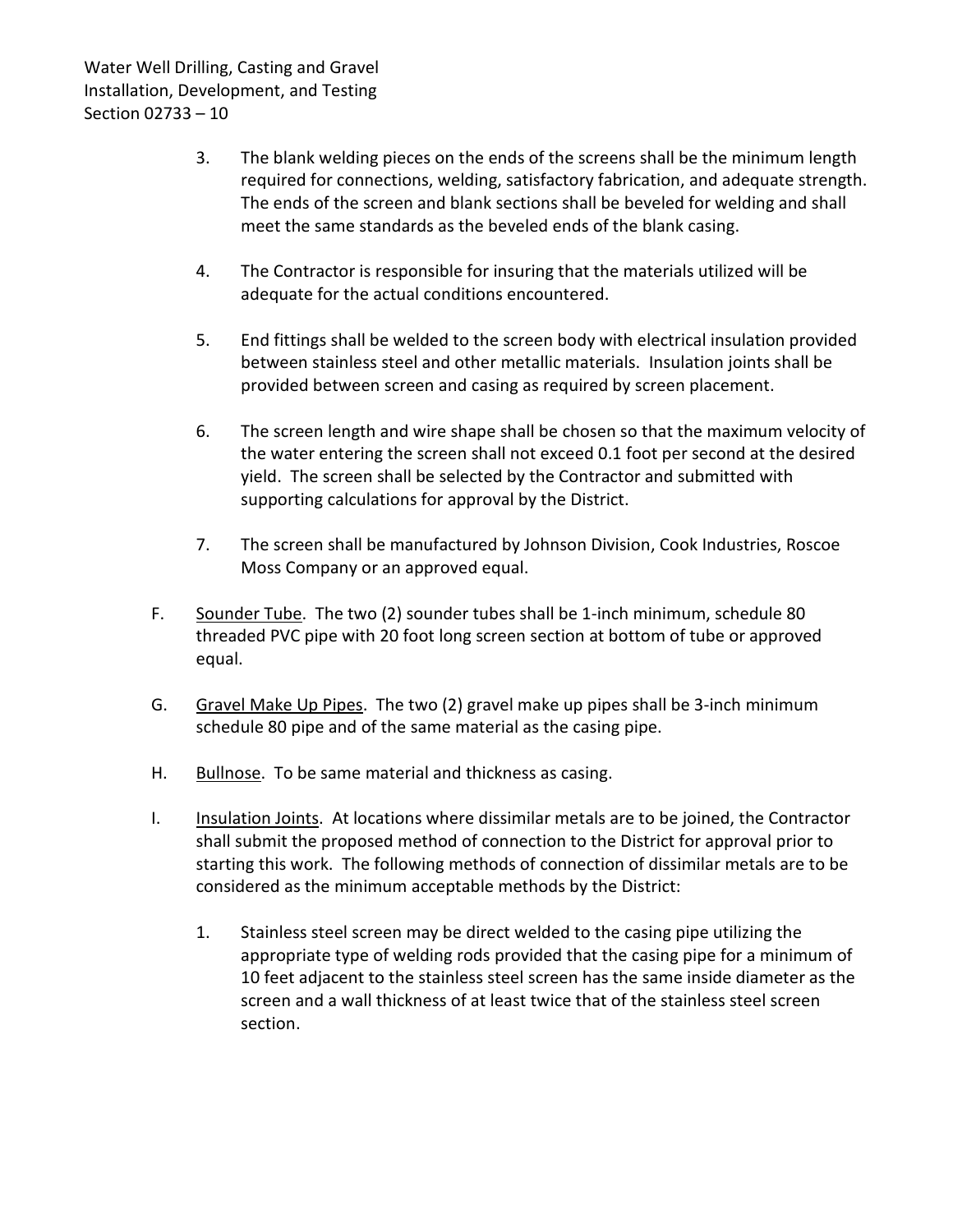2. A mechanical connection may be used that does not require direct welding of dissimilar materials. This style of connection shall be similar to that supplied by Roscoe Moss Company upon review and approval of the connection on an application-by-application basis by the District.

## <span id="page-12-0"></span>**PART 3 - EXECUTION**

## <span id="page-12-1"></span>3.01 DISINFECTION PRIOR TO START OF DRILLING

Contractor to clean and disinfect all equipment prior to moving on to site.

## <span id="page-12-2"></span>3.02 DRILLING AND INSTALLING CONDUCTOR CASING

The conductor casing shall be set plumb and centered in a plumb hole not less than 6-inches in diameter larger than the conductor casing O.D. It shall be securely anchored at the ground surface to prevent falling. It is estimated that the setting will be to a minimum depth of 50' or as set forth in the Special Conditions, SC1-Special Provisions; however, the District may order the setting to a greater depth if found advisable.

After the conductor casing has been installed, it shall be sealed by filling the annular space between the reamed bore and the conductor casing to the ground surface or top of the conductor casing, in accordance with the enclosed Exhibit No. 1, with a cement slurry grout. The placing of the cement slurry grout shall be done in a manner such that the conductor casing is entirely sealed against infiltration of water. After cementing operations are completed, the cement shall be left undisturbed for a period of not less than 48 hours.

## <span id="page-12-3"></span>3.03 DRILL AND LOG PILOT HOLE

The pilot bore shall be drilled to a depth as set forth in the Special Conditions, SC1-Special Provisions. The diameter shall not be greater than 12 inches nor less than 6 inches unless such hole is the first pass for a production well, then a maximum of 18" is allowable. The bore shall be sampled, logged, Elogged, and Gamma-Ray logged. The bore shall be a pilot hole for the final well, unless the contractor elects to abandon the hole, or the hole is directed to be abandoned by the District. If the hole is abandoned, it shall be filled with cement slurry grout by pressure grouting with a tremie pipe from the hole bottom to the ground surface. All abandonment operations shall be conducted in accordance with the requirements of Riverside County and the State of California Department of Water Resources.

The Contractor shall keep a log and progress record available at the site readily available for inspection during drilling and a copy submitted to the District. The contractor shall call for all required inspections, if any, by the county.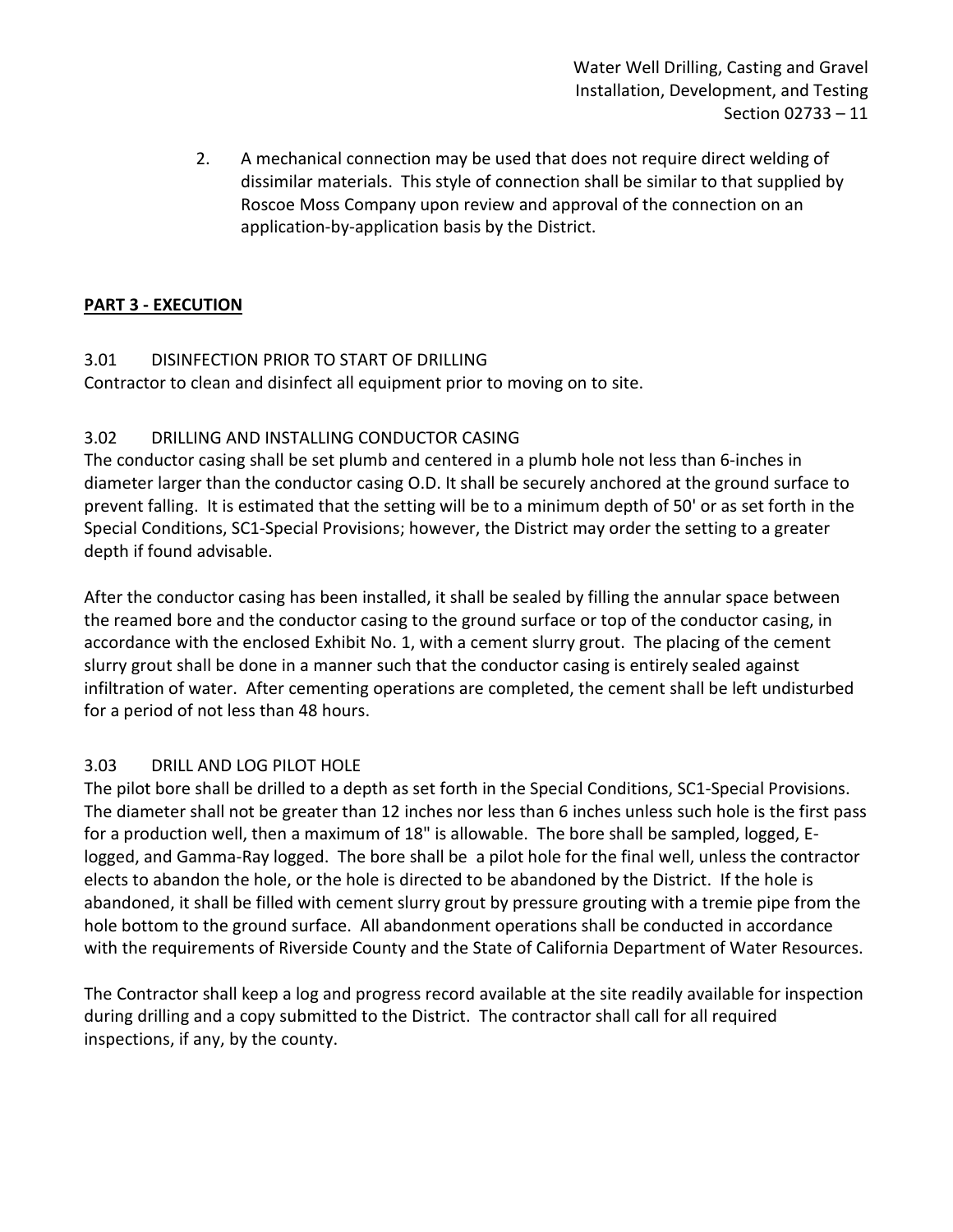The Contractor shall keep records providing the following information with copies to the District:

- A. A log of the formations drilled from surface to total depth showing each change in formation, sample locations, drilling rates, and variations in and the amounts and types of any additives, consistencies of drilling fluids required and any additives during drilling. The depths at which these changes occur shall also be noted.
- B. A collection of samples from surface to total depth placed in separate, secure and durable bags or containers for each interval, plainly marked with the well name or number and sample depth. Samples shall be taken each 5 feet and at each change of formation and at the bottom of bore. The method of taking samples shall be a shaker screen or as approved by the District. Sieve analyses on up to 6 samples per borehole shall be approved by the District and shall be furnished by the Contractor.
- C. Copies of electric logs and Gamma-Ray log shall be submitted through CIPO to the District upon completion of the pilot borehole. The E-log shall consist of one spontaneous potential curve and three resistivity curves. The District will analyze the logs and submit a casing and screen schedule to the Contractor within five (5) working days, excluding holidays and weekends, of receipt of same. No standby charges will be allowed during this time.

## <span id="page-13-0"></span>3.04 DRILLING AND INSTALLING WELL CASING AND SCREEN

The hole shall be drilled with diligence and without undue delays. Drilling shall be done on a 24 hour per day work schedule including weekends and holidays unless prohibited in the Special Conditions. The Contractor shall make recommendations for type of casing, screen schedule, type of screen casing, for approval by the District.

All material must be on-site prior to the completion of the reaming operation. The gravel must be at the well site so there will be no waiting on gravel once the casing has been installed. From the base of the conductor casing, the bore shall be drilled to a diameter as set forth in the Special Conditions, SC1- Special Provisions. Casing and screen installation shall be by approved methods that will insure no damage. The casing and screen shall be suspended above the bottom of the hole. The casing and screen shall be fitted with approved centering guides or brackets, installed at points as directed by the District, but not more than forty (40) feet apart, in order to center and hold the casing in the proper position until the gravel is in place. Guide placement shall be made based on the caliper survey to avoid large diameter areas. Guides will be joined by a continuous double pass fillet weld. The sounder and gravel makeup tubes shall be racked or skewed in the upper 40 feet so the O.D. of the sounder tubes are against the I.D. of the surface conductor. Likewise, the sounder and makeup tubes shall favor the I.D. of the surface conductor to allow clearance between the water box base or right angle drive base during development and test pumping and future pumping. Grout placement in the upper well casing annulus shall be preceded by District approval of tube locations.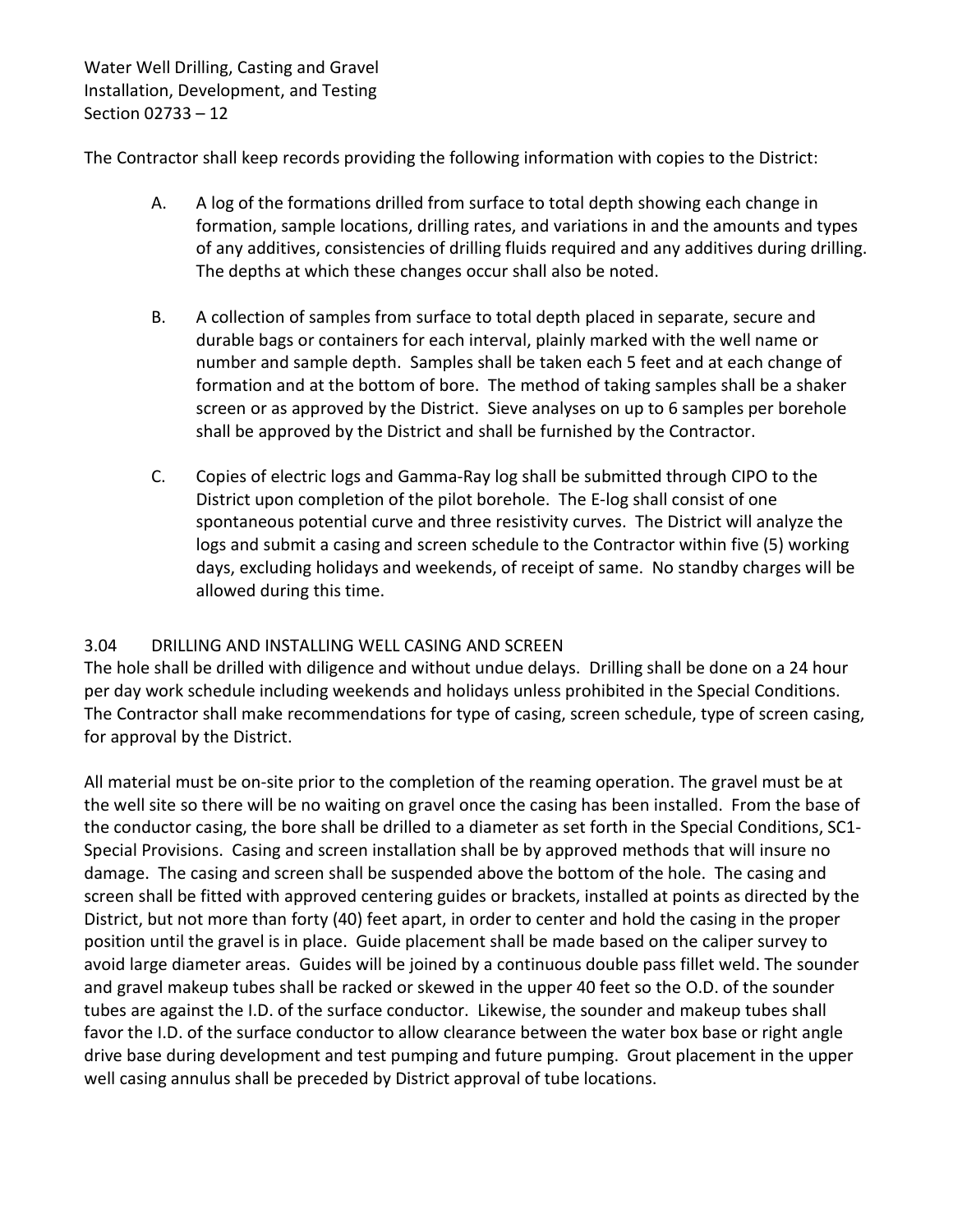Tubes, casing, and surface conductor shall extend above ground surface to heights to accommodate development and test pumping. See Exhibit No. 2 for the well surface finish.

## <span id="page-14-0"></span>3.05 SOUNDER AND GRAVEL MAKE UP TUBES

The sounder tube and the gravel make up tubes shall be placed in the gravel pack zone from two (2) feet above ground surface to the specified feet below ground surface as set forth in the Special Conditions, SC1-Special Provisions. The tubes shall be adequately and securely held in place to preclude disruption or movement during tube installation, gravel placement, and any grout placement.

## <span id="page-14-1"></span>3.06 SELECT FILTER GRAVEL PLACEMENT

When the assembled casing and screen are plumbed and centered in the bore hole, tubing or drill pipe with a swab(s) shall be inserted. Clear, domestic, water shall be circulated while installing the gravel. The gravel shall be placed by pumping through a gravel feed line extending to the bottom of the casing-hole annulus. The feeder line shall gradually be withdrawn as the gravel is placed. Swabbing and circulating shall be continued during placement of gravel until the gravel pack is completely in place. Before the gravel packing operation begins, the Contractor shall treat the select filter gravel with a solution containing 50 ppm free chlorine residual and make adequate preparations to insure that circulation will be continuous. In addition to the chlorine, a solution of sodium hexametaphosphate, not exceeding 5 pounds per 100 gallons of water, should be added to the circulating water to aid in the removal of the drilling mud. After the gravel is in place, circulating and swabbing shall continue in stages opposite the entire screen section until the gravel is consolidated and cleaned. As gravel settles more shall be added. A careful record shall be kept of the amount of gravel added during placement and consolidation. Care shall be taken to not disturb the sounder tube and gravel make up tubes.

# <span id="page-14-2"></span>3.07 GROUT PLACEMENT

The upper portion of the annular space between the casing and the borehole shall be filled with cement slurry grout within the limits as set forth in the Special Conditions, SC1-Special Provisions. The placing of the grout shall be from the bottom up with a tremie or pipe. Care shall be taken to not disturb the sounder or gravel makeup tubes.

A record shall be kept of the volume of grout placed to compare to the void space as determined from the bore caliper survey. Grout volume shall equal void volume.

# <span id="page-14-3"></span>3.08 DEVELOPMENT BY AIR LIFT PUMPING/SWABBING

Within 3 days after installation of the casing, screens, tubes, gravel pack, and sanitary seal, the Contractor shall commence development of the well by swabbing and air lift pumping as a preliminary step to pumping development. If grout placement was made in part 3.06, development shall not commence prior to 48 hrs. after grouting finished.

The following general procedure shall be used, as described on Page 515 in "Groundwater and Wells", 2nd Edition, published by Johnson Division, UOP. 1986.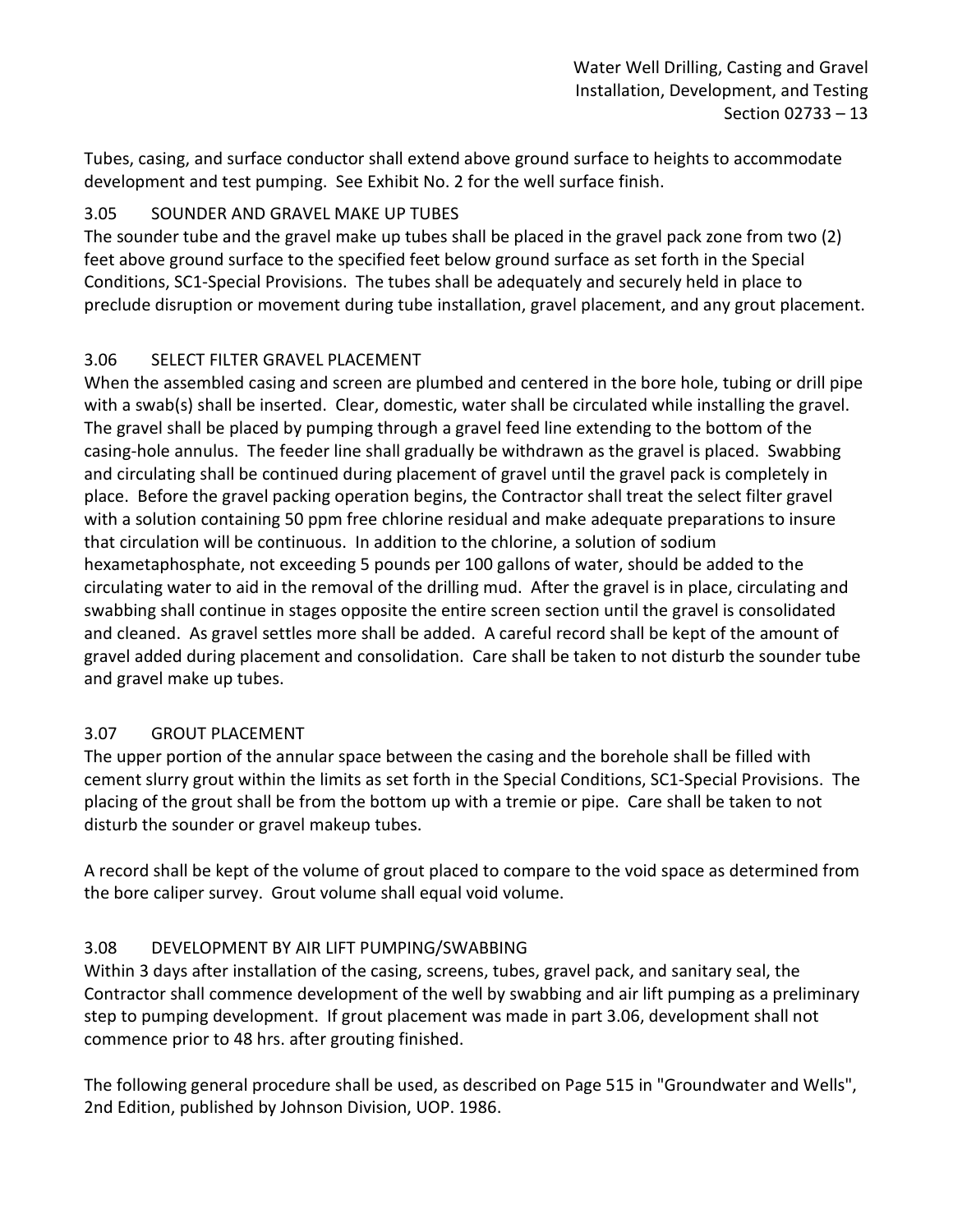- A. An isolation tool with packer elements 5 feet apart shall be attached to the bottom of the drill pipe of suitable diameter, with an air-line eductor.
- B. Beginning at the top of the screened section, each 5-foot interval will be developed by surging and air-lift pumping until the produced water is essentially clear and no further movement of the gravel pack is noted.
- C. During this process, a suitable sounding device shall be employed to measure the level of the gravel in the annulus. Gravel will be checked and added as needed and volume noted.
- D. The procedure shall be repeated for each 5-foot interval of screen until the bottom of the screened section is reached.

An air compressor having sufficient capacity (volume and pressure) for satisfactory development of the lowest screened interval shall be employed. Material drawn into the well shall be removed from timeto-time and disposed of by the Contractor.

Water discharged will be sampled/checked by the District during surging/pumping and the contractor shall assist in sampling.

Upon completion of air swabbing development, the gravel envelope shall be a continuous column completely surrounding the casing and completely filling the annulus between the well casing and borehole. The quantity of gravel placed in the annulus shall not be less than the computed volume of the annulus. A quantity less than the computed volume will be judged as an indication of voids and corrective measures shall be undertaken at the Contractor's expense. The contractor shall compute the annulus volume and submit a copy to the District through CIPO.

## <span id="page-15-0"></span>3.09 DEVELOPMENT BY PUMPING

The Contractor shall furnish, install, operate, and remove a deep-well turbine pump for developing the well. Pump setting to be as directed by the District. The pump and prime mover shall have a capacity in excess of 175% of the flow specified in the NIB. The prime mover shall be a variable-speed type. The Contractor shall furnish and install discharge piping for the pumping unit of sufficient size and length to conduct water to a point of discharge together with acceptable orifices, meters or other approved devices, which will accurately measure the flow rate in gpm. An air line, electric wire sounder, or approved equal, complete with properly calibrated gauge and source, shall be provided to measure the elevation of water in the well.

The Contractor shall make adequate provisions for disposal of water pumped from the well during development and production testing. Such provisions shall include, but not be limited to, the furnishing and installing of any necessary piping to carry the water to storm drains, catch basins, drainage channels or other facilities approved by the District.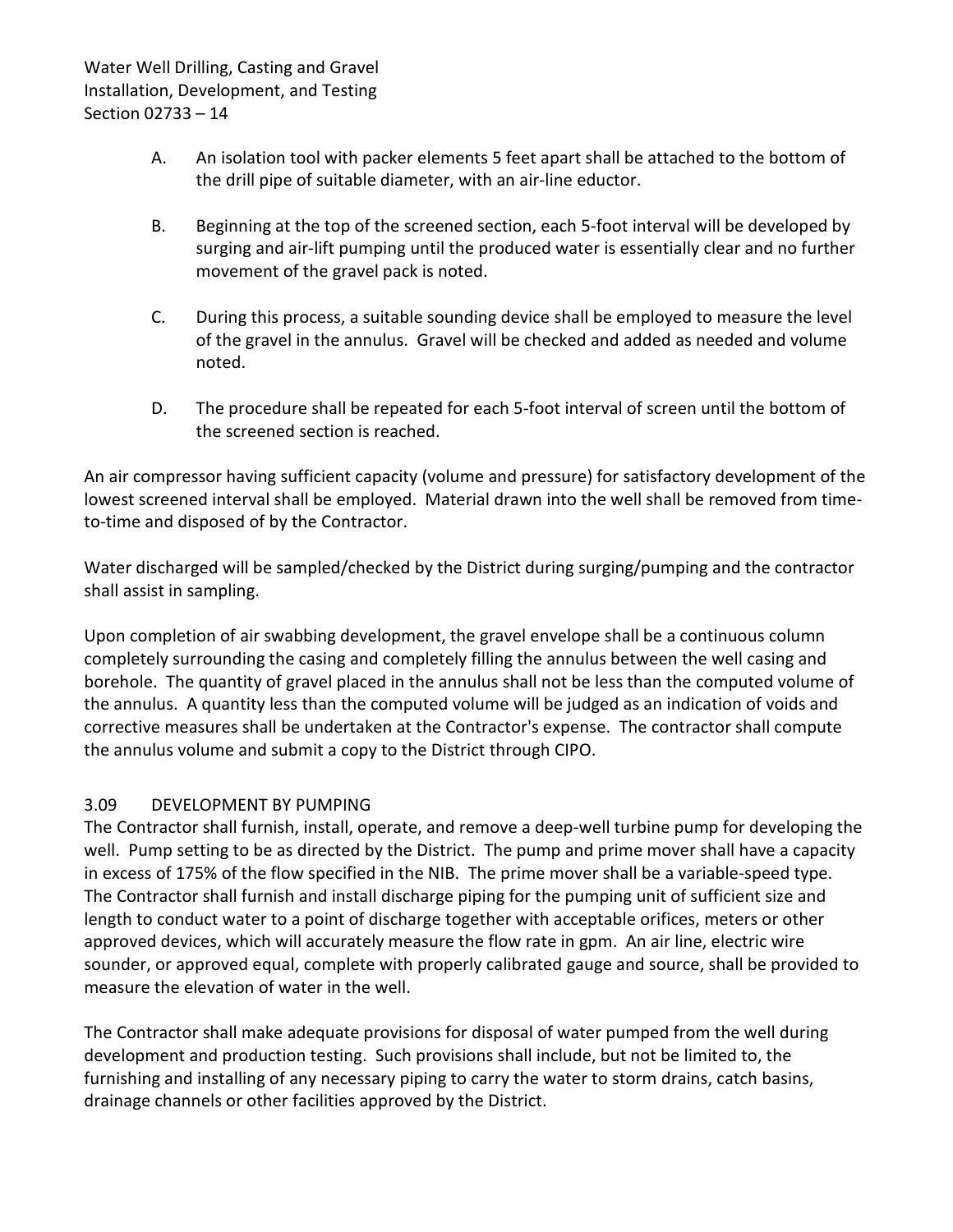No water shall be disposed of in streets of roads or in such a manner as to cause flooding of streets or properties. Contractor shall furnish to the District written authorization (s) from the appropriate agency (s) and/or property owner (s) to discharge said water onto their properties and/or facilities.

The initial pumping rate shall be restricted and as the water clears, shall be gradually increased until the maximum rate is reached. The maximum rate will be determined by the District and the Contractor after consideration of the well's drawdown and discharge characteristics. At proper intervals, the pump shall be stopped and the water in the pump column shall be allowed to surge back through the pump bowls and through the perforated area. While pumping and surging, a continuous stream of clean water shall be added to the top of the gravel envelope.

The Contractor shall continue development until, in the opinion of the District, the following conditions have been properly met:

- A. The quantity of gravel placed in the annulus shall be at least as great as the calculated volume of the annulus.
- B. There shall be no further settlement of the gravel envelope.
- C. Specific capacity shall have reached a constant value: i.e., there shall be no increase in specific capacity during the last 24 hours of continuous pumping and surging.

## <span id="page-16-0"></span>3.10 DISINFECTION

The Contractor shall provide for disinfection prior to start up of and during construction of the well, and during pumping tests and conduct any cleaning procedures. The Contractor shall carry out adequate cleaning procedures immediately preceding disinfection where evidence indicates that normal well construction and development work have not adequately cleaned the well. All oil, grease, soil, and other materials, which could harbor and protect bacteria from disinfectants, shall be removed from the well. Unless prior District approval is obtained for employing chemicals or other unusual cleaning methods, the cleaning operation is to be carried out by pumping and swabbing only. Where test pumping equipment is to be utilized, such equipment shall be disinfected prior to installation and use and be thoroughly hosed, scrubbed or otherwise cleaned of foreign material.

Chlorine or other compounds approved by State of California shall be used as disinfectants. The disinfectant shall be delivered to the site of the work in the original closed containers bearing the original label indicating the percentage of available chlorine. The disinfectant shall be recently purchased. Chlorine compounds in dry form shall not have been stored for more than one year and storage of liquid compounds shall not have exceeded 30 days. During storage, disinfectants shall not be exposed to the atmosphere or to direct sunlight.

Unless superseded by governmental regulation, the quantity of chlorine compounds used for disinfection shall be sufficient to produce a minimum of 50 mg/l available chlorine or as required by regulation.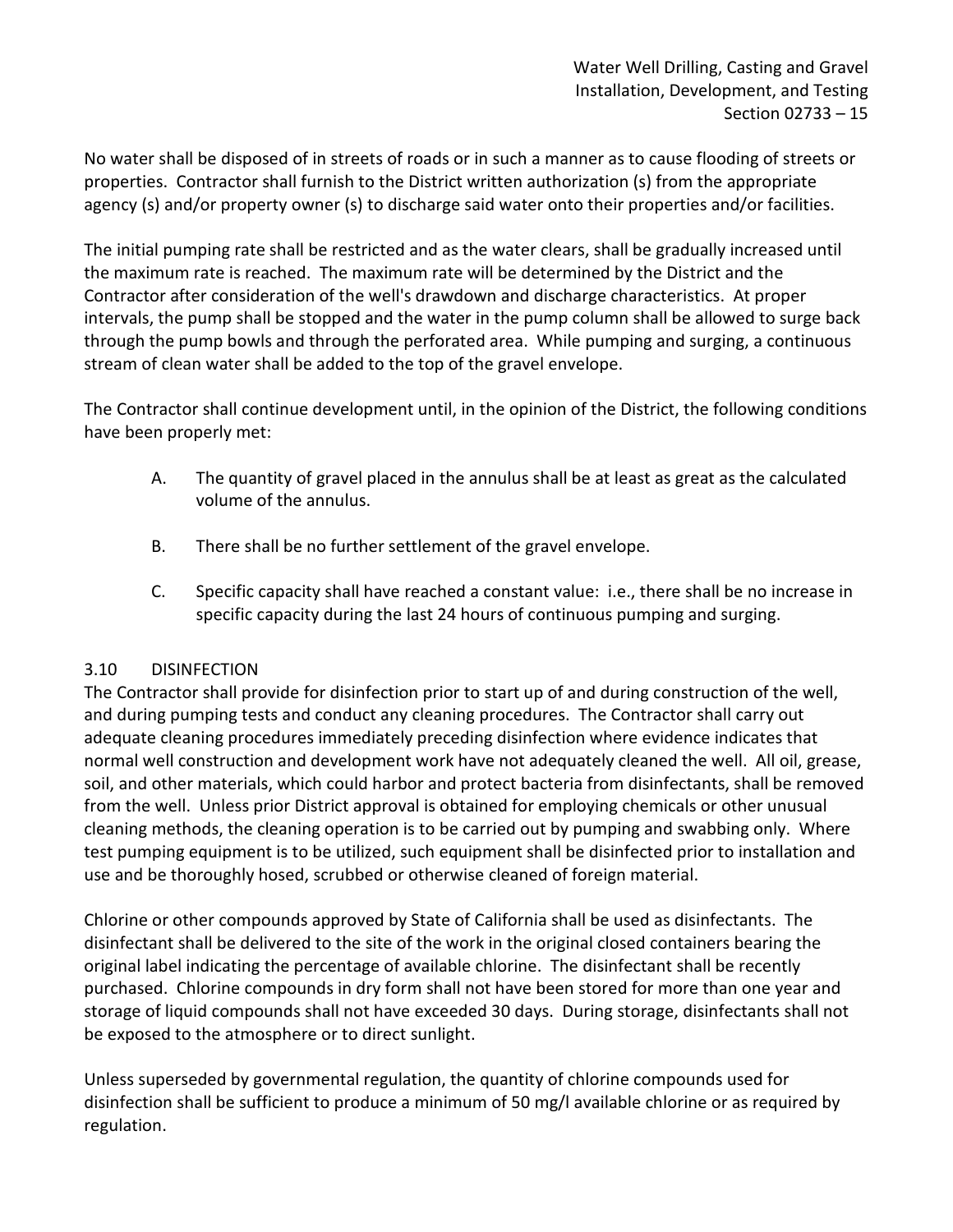Should a delay of three days or more be anticipated between the completion of the well and the regularly scheduled well disinfection an interim disinfection shall be provided by the Contractor. The contractor shall install an approved disinfecting agent in an amount equal to 10% of the amount required for final disinfection. For this purpose, the disinfecting agent shall be furnished or prepared in liquid form and placed in the well through a hose or tremie of sufficient length to extend to the bottom of the well. The disinfecting agent shall be applied through the hose, which is to be raised and lowered, to achieve uniform distribution of the solution throughout the well.

The Contractor shall discuss with the District the amount of disinfecting agent to be used and its method for use in advance of initiating the work. Chlorine compound dosages and method of utilization shall be satisfactory to the District in their entirety. Unless otherwise modified (due to problems involved with the specific well or conflict with local, state, or federal governmental regulatory agency requirements), disinfection procedure shall include, but not be limited to the following:

- A. Provide reliable means of insuring that the disinfecting agent is uniformly applied throughout the entire water depth of the well without relying on subsequent mechanical or surging action for dispersing the disinfectant; the dispersion of the disinfectant shall be assisted by pouring into the well a volume of water equal to the volume of the screened portion after the disinfectant has been placed. This will cause the disinfectant to flow out of the well into the area adjacent to the screen.
- B. All accessible portions of the well above the water level shall be maintained in a damp condition with water containing the required concentration of disinfecting agent for a period of not less than 20 minutes. The disinfecting agent shall be left in the well for a period of at least 12 hours. After a 12 hour, or longer contact period, the well is to be pumped to clear it of the disinfecting agent. The disposal point for the purged water shall be selected with District approval so as to minimize potential damage to aquatic life or vegetation, of facilities, or exposure to public.

## <span id="page-17-0"></span>3.11 TESTING FOR YIELD AND DRAWDOWN

The Contractor shall furnish all necessary equipment and materials and make complete pumping tests of the well following the development work. The test pumping equipment shall have a capacity of not less than is listed under the Section "Development by Pumping" and shall be capable of delivering water from a level below the ground surface as specified by the District. Water shall be disposed of as approved by the District. During the progress of the test pumping, the Contractor shall provide an approved measuring device for measuring the rate of discharge of the pump and the level of the water within the well casing. Reading and recording of pump discharge shall be made by the Contractor at intervals directed by the District. Drawdown shall be measured by means of an air line, pressure gauge and air pump, electric wire sounder, or both. At the completion of the test pumping, all sand and debris shall be removed from the bottom of the well.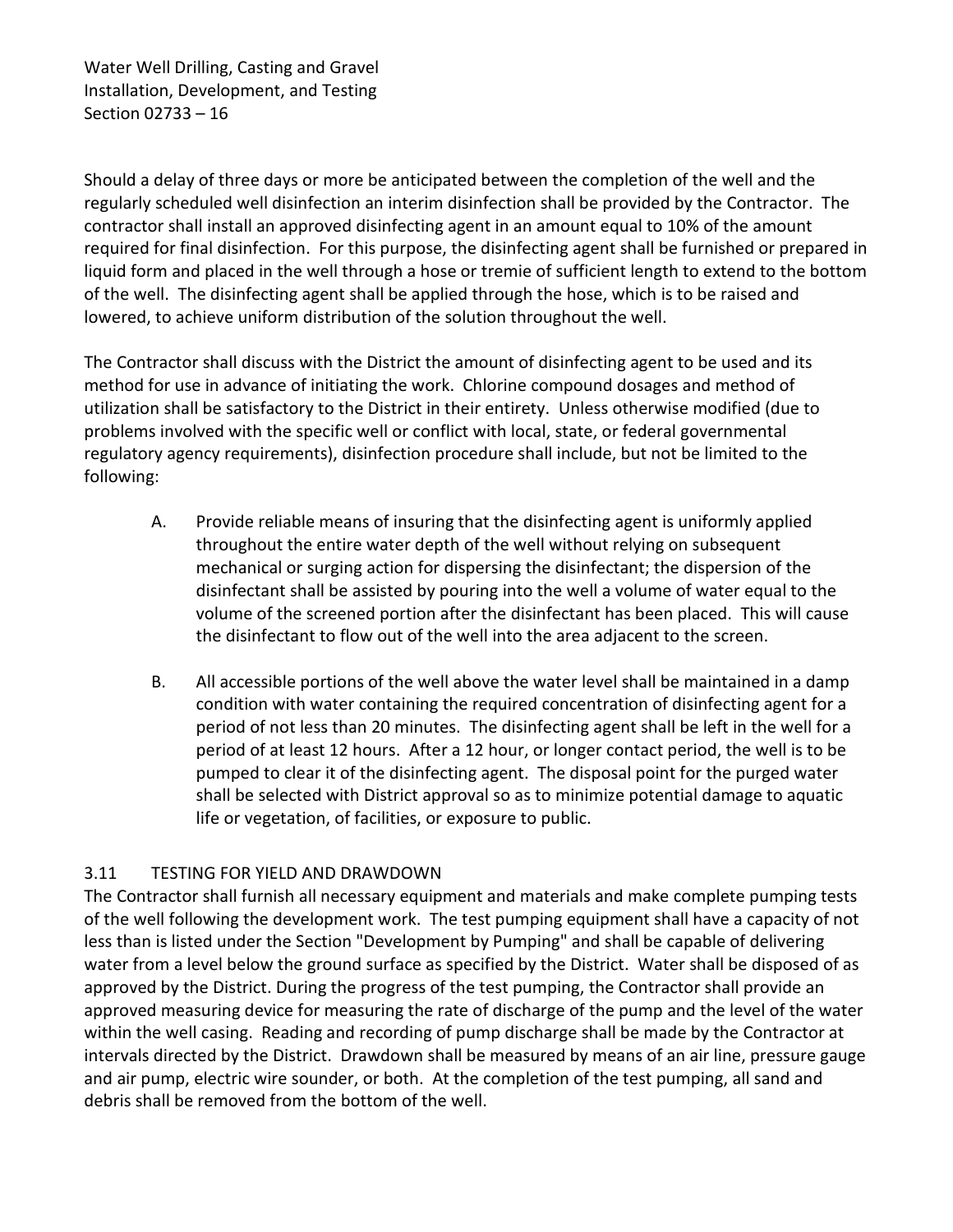Measurement of time of start, stop and interval measurements must be made with reasonable accuracy (+6 seconds). Any irregular events (e.g. pump failure and restart occurring during the test cycle must be noted and their times recorded. Should these events occur, the District must be notified and decisions made as to the validity of the test. If the pumping test is interrupted due to Contractor's equipment malfunction, the test shall be rerun at the Contractor's expense. Pumping rate (Q) shall not vary by more than 5%  $(\pm)$ .

Prior to test pumping, water-level measurements shall be taken on pumping and non-pumping wells in the nearby area as specified by the District. No pumping of the production well to be tested shall occur for at least 24 hours prior to start of pump test.

The time interval between water-level measurements may vary between acceptable limits. The following are minimum recommendations of measuring intervals after the start or stop of any discharge step:

| Time after start or stop of new<br>discharge step (minutes) | Recommended measuring<br>interval (minutes) |
|-------------------------------------------------------------|---------------------------------------------|
| $1 - 10$                                                    | 1                                           |
| $10 - 20$                                                   | 2                                           |
| $20 - 30$                                                   | 5                                           |
| 30-60                                                       | 10                                          |
| 60-120                                                      | 15                                          |
| 120-300                                                     | 30                                          |
| 300 to end of test                                          | 60                                          |

## A. Step-Drawdown Test

The Contractor shall conduct a step-drawdown test of the well by pumping at a sufficient number of rates (at least 3) to determine the shape of the drawdown curve to the maximum capacity of the well, as approved and directed by the District and based on the development pumping.

Pumping shall continue at each rate for a sufficient length of time to bring about a stable (or predictable) water level trend in the well (i.e. a semi-logarithmic plot of pumping level versus time shows a straight-line trend).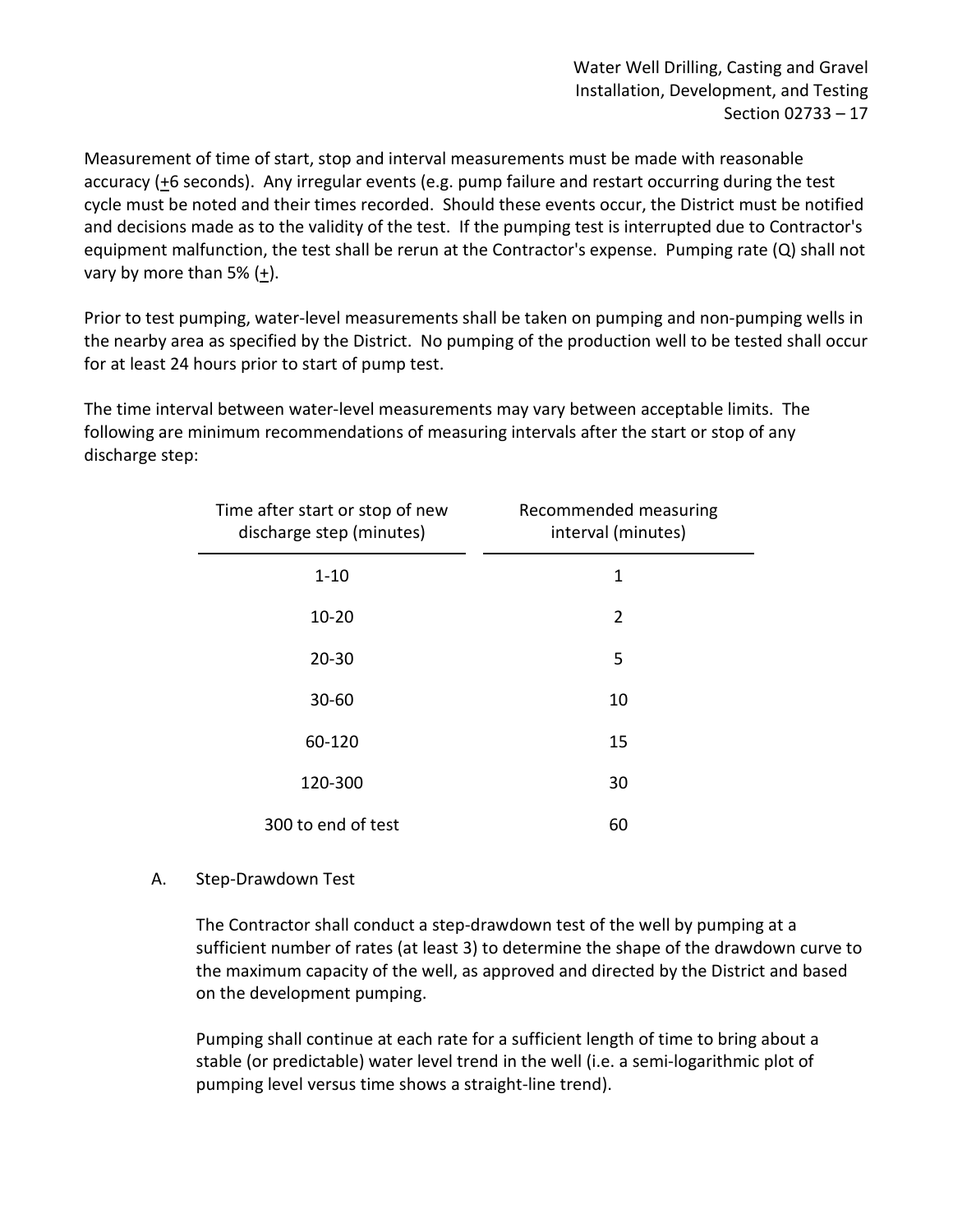The step-drawdown data shall be sufficient such that the following results may be obtained and submitted to the District:

- 1. Well efficiency diagram for the range of discharges tested.
- 2. Specific Capacity diagram showing formation and well loss curves for the range of discharges tested.
- 3. Recommended production pumping rate and lift based on system characteristics as defined by the District and furnished to the Contractor.
- B. Constant Rate Pump Test

Contractor shall conduct a constant rate pump test for a minimum period of twenty-four (24) hours at a production rate as specified by the District. The constant rate pump test shall not be concluded until the drawdown has stabilized for at least eight (8) hours and under no circumstances, be less than 24 hours in duration. During the constant rate test, measurements of water levels and rates of production shall be made in the well being tested and in any nearby wells selected by the District at the time intervals recommended in the preceding section. The Contractor shall also plot the timedrawdown data onto 4 cycle semi-logarithic graph forms.

A Rossum sand test shall be conducted for a period of at least two (2) hours after commencement of pumping. Sand production as a function of time shall be determined with a graph to be drawn and submitted to the District as part of the permanent record of the well. Said production shall be as noted in Section 1.06 A.

At the end of the constant rate pump test, the Contractor shall shut off the pump unit and record the recovery of the water level in the well at the time intervals recommended in the preceding section. Monitoring of the recovery of the water level shall continue until such time as the water level has reached at least 95% of the initial static readings recorded prior to the start of testing.

Before shutdown of the pump during the test period, a complete set of water samples shall be taken by the Contractor. These samples shall be subjected to a full Title 22 analysis including, but not limited to, general mineral, general physical, trace metals, volatile organic constituents and toxics in accordance with State of California Title 22 requirements.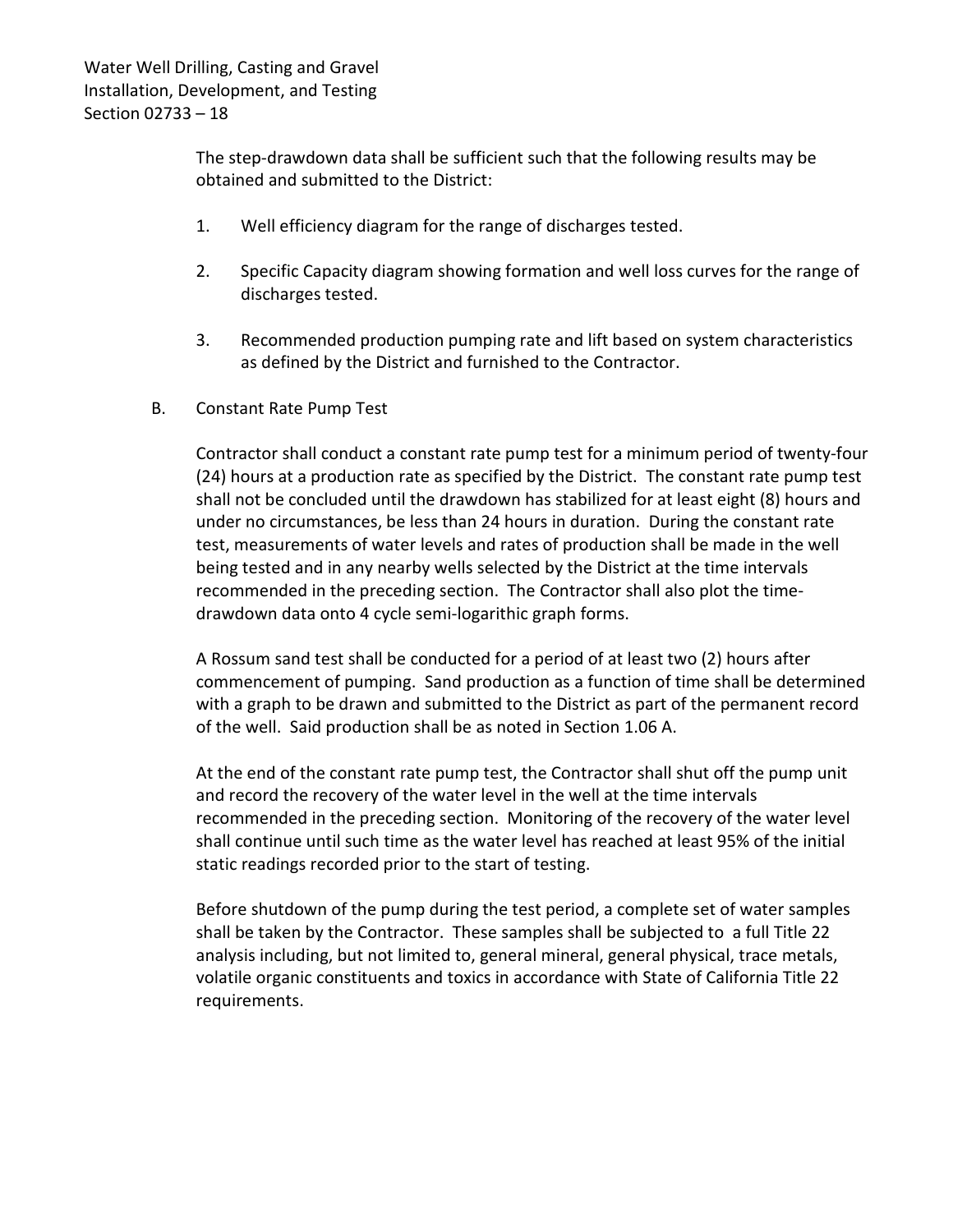## <span id="page-20-0"></span>3.12 PLUMBNESS AND ALIGNMENT

The Contractor shall guarantee that the well when completed shall be sufficiently straight and plumb to permit the free installation and operation of a vertical turbine type pump regularly built for the casing size and installed with the bowls set at the location specified by the District. To demonstrate compliance with this requirement the Contractor shall furnish all labor, tools and equipment and make a caging test to the satisfaction of the District. Tests for plumbness and alignment shall be made after completion of the well construction and before its acceptance. The well shall be drilled in such vertical alignment that a line drawn from the center of the well casing at the ground surface to the center of the well casing 25-feet above the bottom of the well shall not deviate from the vertical more than 6 inches in 100-feet of length and that any bends shall be no closer to the inside wall of the casing than 4-inches. Contractor shall submit the original test to the District. If the well is not straight, plumb and free of any obstruction, as specified, the well shall be straightened, plumbed and freed of all obstructions or a new well shall be drilled at no additional cost to the District. In the event the contractor is unable to complete the well due to faulty materials, workmanship, operations of the contractor or a crooked hole, the District may require a new well to be drilled immediately and no payment will be made for the depth to which the original well was drilled and abandoned. The new well shall be completed in accordance with all the terms and conditions stated herein. If, however, inability to complete the well was not due to any fault of the Contractor the cost of the new well will be paid for by the District at the respective contract prices and the time for completion shall be extended proportionately; however no additional payment will be made for extended overhead costs to the Contractor. The abandoned hole shall be filled in accordance with the requirements of the District, County and State.

#### <span id="page-20-1"></span>3.13 BACTERIOLOGICAL TESTS

Upon completion of all work in connection with disinfection, development, and test pumping, the Contractor shall perform, or have performed for him, bacteriological tests on the well. The results of such tests shall show that the well meets all bacteriological drinking water standards for the State of California Department of Health Services. In the event the well fails to meet such standards the disinfection, pumping and retesting shall be repeated until the standards are met. All costs for bacteriological testing shall be borne by the Contractor.

## <span id="page-20-2"></span>3.14 VIDEO LOG

Upon completion of pump testing, the Contractor shall Video Log the well in color on VHS tape no sooner than seven (7) days nor more than ten (10) days following final pumping. The Video Log shall be provided to the District.

## <span id="page-20-3"></span>3.15 WELL CAPPING AND CLEAN UP

Upon completion of all work, in connection with development, drilling, and test pumping, the well shall be capped by welding a minimum 1/4 inch steel plate over the top of the casing and a minimum 1/4 inch plate full welded over the top of the conductor casing. The sounding tubes and gravel tubes shall be capped with threaded caps. The site shall be returned to its original or better condition.